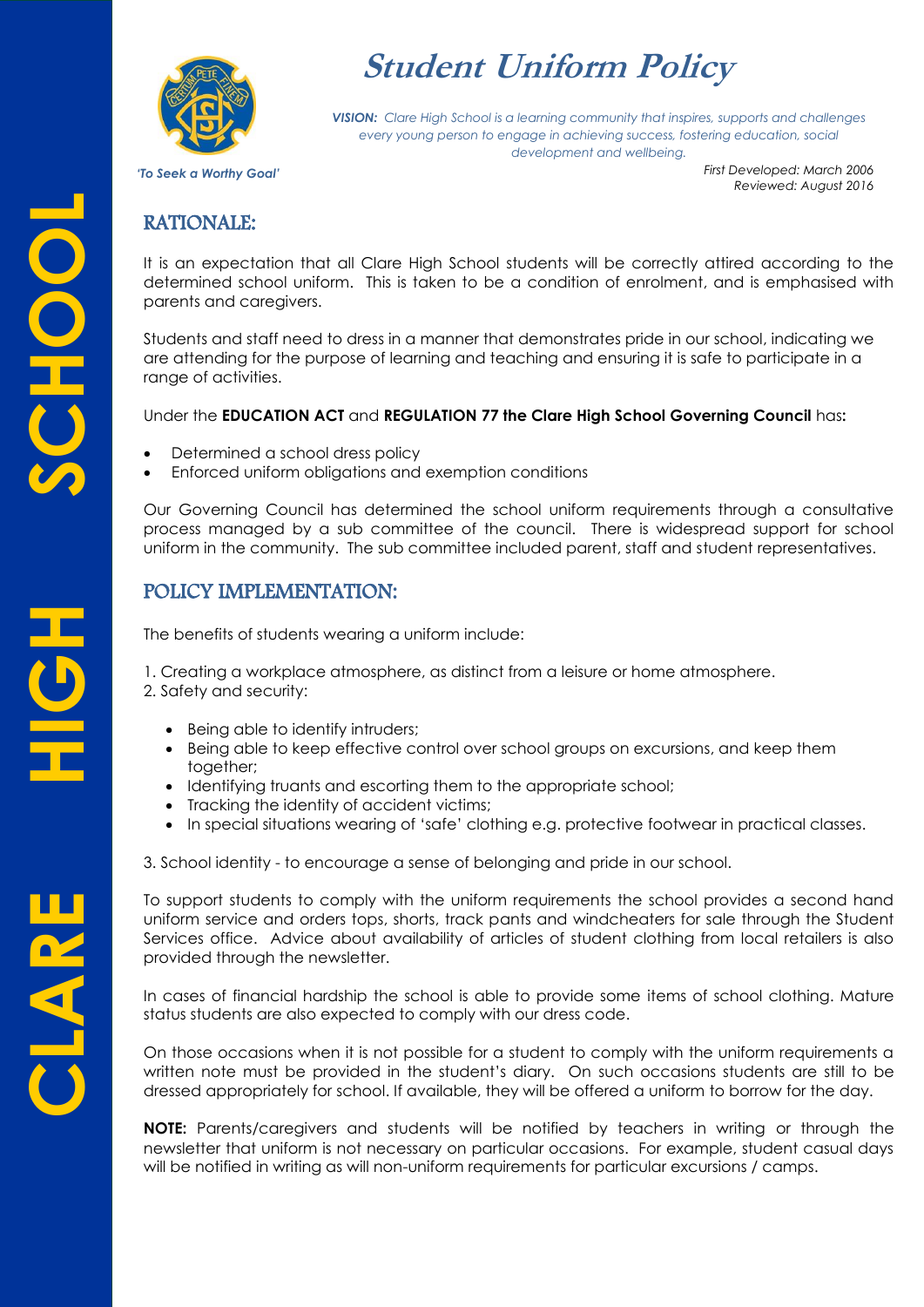# UNIFORM REQUIREMENTS:

| <b>FORMAL UNIFORM</b>                                                                                                                                                                                                                                                                                                                                                               |                                                                                                                                                                                                                                                | <b>DAILY UNIFORM</b>                                                                                                                                                                                                                                                                                                                                                                                                                                                                                                           |                                                                                                                                                                                                                                                                                                                                                                                                                                                                         |  |
|-------------------------------------------------------------------------------------------------------------------------------------------------------------------------------------------------------------------------------------------------------------------------------------------------------------------------------------------------------------------------------------|------------------------------------------------------------------------------------------------------------------------------------------------------------------------------------------------------------------------------------------------|--------------------------------------------------------------------------------------------------------------------------------------------------------------------------------------------------------------------------------------------------------------------------------------------------------------------------------------------------------------------------------------------------------------------------------------------------------------------------------------------------------------------------------|-------------------------------------------------------------------------------------------------------------------------------------------------------------------------------------------------------------------------------------------------------------------------------------------------------------------------------------------------------------------------------------------------------------------------------------------------------------------------|--|
| To be worn on all occasions where<br>"formal uniform" is required.                                                                                                                                                                                                                                                                                                                  |                                                                                                                                                                                                                                                | To be worn daily                                                                                                                                                                                                                                                                                                                                                                                                                                                                                                               |                                                                                                                                                                                                                                                                                                                                                                                                                                                                         |  |
| Girls<br>White cotton<br>shirt<br>School tie<br>$\bullet$<br>Tartan skirt or<br>Navy Pants<br>Navy V-neck<br>$\bullet$<br>jumper<br>White socks or<br>$\bullet$<br>navy tights<br><b>Black leather</b><br>shoes                                                                                                                                                                     | <b>Boys</b><br>White cotton<br>$\bullet$<br>shirt<br>School tie<br>$\bullet$<br>Grey plain<br>$\bullet$<br>trousers<br>Navy V-neck<br>$\bullet$<br>jumper<br>Grey or black<br>$\bullet$<br>socks<br><b>Black leather</b><br>$\bullet$<br>shoes | <b>Girls Winter</b><br>Gold/navy polo shirt or<br>$\bullet$<br>white cotton shirt<br>Navy school<br>$\bullet$<br>windcheater<br>Plain navy or grey pants<br>$\bullet$<br>Grey, white or navy<br>$\bullet$<br>socks<br><b>Girls Summer</b><br>As above or<br>$\bullet$<br>Blue check gingham<br>$\bullet$<br>shirtmaker dress<br>Plain navy or grey shorts<br>$\bullet$<br>Year 12 Top<br>Is to be worn by year 12<br>$\bullet$<br>students only. Jumpers<br>are unique for each year<br>and are designed in<br>school colours. | <b>Boys Winter</b><br>Gold/navy polo<br>$\bullet$<br>shirt or white<br>cotton shirt<br>Navy school<br>$\bullet$<br>windcheater<br>Plain navy or<br>$\bullet$<br>grey pants<br>Grey, white or<br>$\bullet$<br>navy socks<br><b>Boys Summer</b><br>As above or<br>$\bullet$<br>plain navy or<br>grey shorts<br>Year 12 Top<br>Is to be worn by<br>$\bullet$<br>year 12 students<br>only. Jumpers<br>are unique for<br>each year and<br>are designed in<br>school colours. |  |
| <b>PLEASE NOTE:</b><br>The wearing of denim and hooded tops is prohibited at all times<br>Stripes of any size, shape or colour are not permitted on clothing.<br>Large logos (size of palm) are not permitted on clothing.<br>Board shorts, footy shorts or short running shorts are not permitted                                                                                  |                                                                                                                                                                                                                                                |                                                                                                                                                                                                                                                                                                                                                                                                                                                                                                                                |                                                                                                                                                                                                                                                                                                                                                                                                                                                                         |  |
| <b>GENERAL FOOTWEAR REQUIREMENTS:</b><br>Shoes must provide good support and should be flat or low heel soled only.<br>$\bullet$<br>Thongs or open backed shoes are prohibited at all times.<br>٠<br>Fashion-oriented footwear is prohibited at all times.<br>٠<br>All footwear must support the intended spirit and image of the Clare High School student<br>٠<br>uniform policy. |                                                                                                                                                                                                                                                |                                                                                                                                                                                                                                                                                                                                                                                                                                                                                                                                |                                                                                                                                                                                                                                                                                                                                                                                                                                                                         |  |
| <b>JEWELLERY AND MAKEUP:</b><br>$\bullet$<br>$\bullet$<br>are the only earrings permitted.<br>٠                                                                                                                                                                                                                                                                                     |                                                                                                                                                                                                                                                | Must be tastefully worn and/or applied and kept to a minimum.<br>Explicit use of jewellery and make up is not permitted. For WHS reasons, Studs or sleepers<br>Wearing articles of jewellery, which could cause an accident, whether in the yard, in<br>workshops, or in classrooms in general will not be allowed.                                                                                                                                                                                                            |                                                                                                                                                                                                                                                                                                                                                                                                                                                                         |  |

**CLARE HIGH SCHOOL** CLARE

HOH

SCHOOL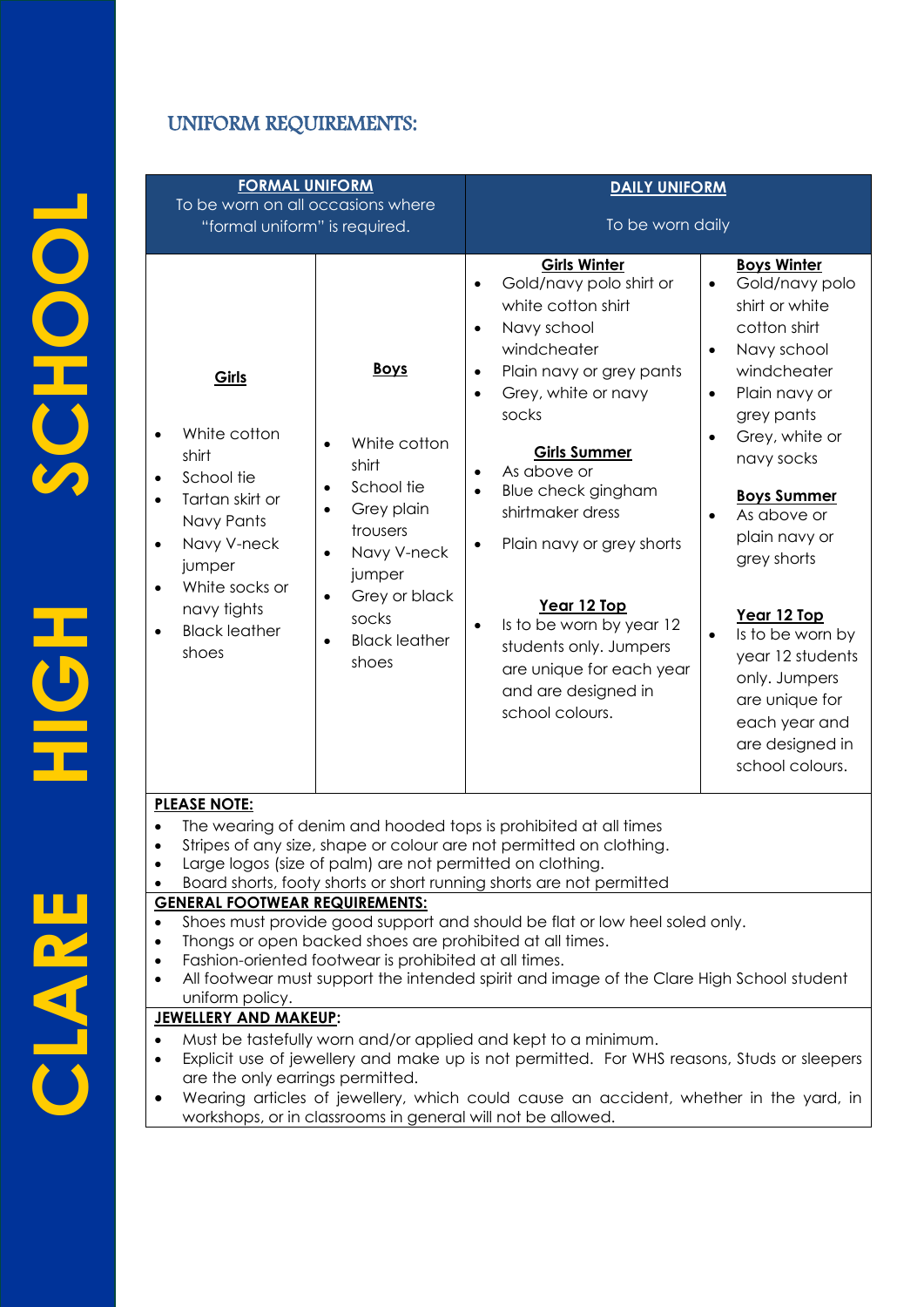| <b>OTHER CLOTHING ACCESSORIES:</b> (Including                                                                           | <b>SPORT/HPE EXPECTATIONS:</b>                                                                                                                                                                                                        |
|-------------------------------------------------------------------------------------------------------------------------|---------------------------------------------------------------------------------------------------------------------------------------------------------------------------------------------------------------------------------------|
| Scarfs, Beanies, under-shirts, T-Shirts)                                                                                | Students must change for all practical HPE<br>٠                                                                                                                                                                                       |
| May only be worn during colder weather.                                                                                 | lessons.                                                                                                                                                                                                                              |
| Must be predominantly in school colours<br>of Navy Blue, Grey, White or Gold only.                                      | top must have<br>collar.<br>$\mathsf{A}$<br>sports<br>$\alpha$<br>$\bullet$<br>(Sunsmart)                                                                                                                                             |
| Scarves and beanies must be removed<br>inside all school buildings.<br>No explicit advertising or monograms<br>allowed. | Sports Tops in house colours are available<br>$\bullet$<br>for purchase from the school's uniform<br>shop.<br>A borrowed top is sufficient if available.<br>$\bullet$<br>Refusal to change results in modified<br>٠<br>participation. |

#### **SUNSMART HAT POLICY:**

- Students are required to wear a broad brimmed or bucket hat whilst active or situated in direct sunlight during Terms 1 and 4.
- Hats must be predominantly in school colours (Blue, Gold, Navy, Grey).
- School hats are available for purchase from the school's uniform shop.
- Peaked caps are banned at school at all times and hats with explicit advertising are also not permitted.
- Hats and beanies must be removed when in class and when inside all buildings.

#### **WORK HEALTH AND SAFETY CLAUSE:**

Department of Labour and Industry regulations require substantial footwear (not sandals or thongs) to be worn for Technology Studies, Agriculture, Home Economics, Physical Education and Science. This footwear needs to fully enclose and support the feet and be made of a material that protects the feet from accidental spills, crush related injuries, burns or potential ligament injuries caused by loss of balance, falls or work being undertaken on an uneven surface.

### DRESS CODE NON-COMPLIANCE:

Encouraging positive reinforcement and responsible behaviour is the preferred approach to ensuring that all students comply with the school's uniform policy. Students who wilfully do not comply with the school's uniform policy will face escalating disciplinary action including:

- Speaking to the student (preferably in private) to encourage him/her to observe the dress code. Provide advice to the parents via a diary note, phone call, email or letter to parents.
- Students will be sent to the relevant Senior Leader when asked to change into the correct uniform. (i.e. contact parents to bring in correct uniform OR loan students a uniform for the day.)

HQH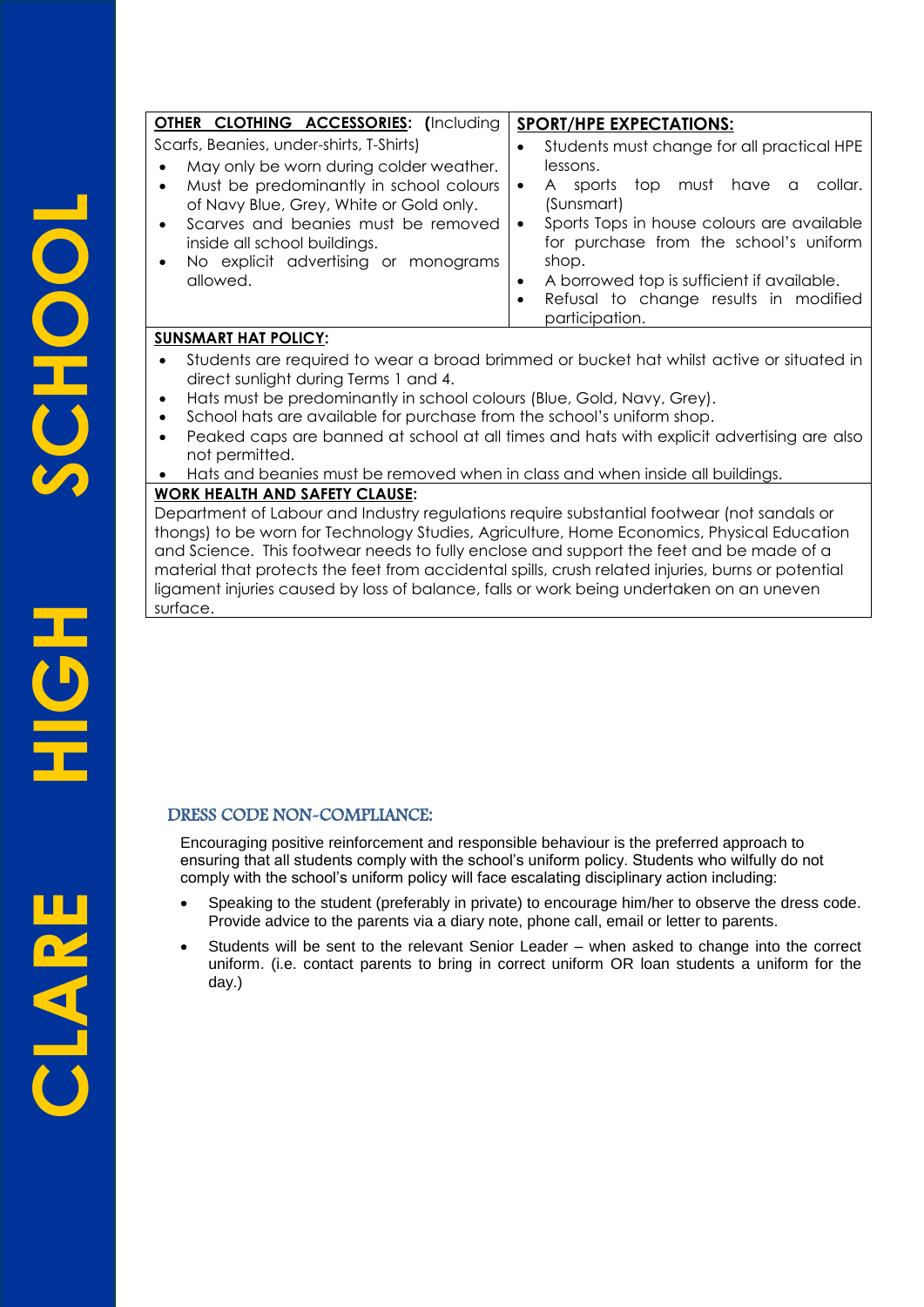#### NON-COMPLIANCE PROCEDURES FOR STAFF

| <b>RESPONSIBILITY</b>            | <b>ACTION REQUIRED</b>                                                                                                                                                                                                                                                                                                                                                                                                                                                                                                                                                                                                                                    |  |
|----------------------------------|-----------------------------------------------------------------------------------------------------------------------------------------------------------------------------------------------------------------------------------------------------------------------------------------------------------------------------------------------------------------------------------------------------------------------------------------------------------------------------------------------------------------------------------------------------------------------------------------------------------------------------------------------------------|--|
| <b>Roll Class Teacher</b>        | Complete a morning check of all students.<br>Any student not in uniform without a parent note<br>will be asked to change. (Phone home for<br>correct uniform OR borrow uniform for the day).<br>Any student not in uniform with a reasonable<br>parent note is offered a loan uniform (if available)<br>or provided a short term (one day) uniform<br>exemption via a roll class teacher note in the<br>student diary.<br>Uniform Infringement Notice is placed in the<br>student's diary.<br>Continuing problems or students that<br>$\bullet$<br>refuse/argue with schools uniform policy are<br>immediately referred to the year level<br>coordinator. |  |
|                                  | <b>Please Note:</b> Any student who seriously breaches<br>the uniform requirements should be sent<br>immediately to the year level coordinator during<br>morning roll class.                                                                                                                                                                                                                                                                                                                                                                                                                                                                              |  |
| <b>Year Level Coordinator</b>    | Completes a weekly check of non-uniform<br>$\bullet$<br>compliant students from detention register in<br>timeout room.<br>Follows up personally on any direct roll class<br>teacher referrals.<br>Initiates formal contact with parents via letter or<br>phone call.<br>Formal follow up with repeat offenders and<br>escalates disciplinary/support action against<br>repeat/habitual offenders in line with the<br>Responsible Student Behaviour Code.<br>Initiates the support of Senior leadership and the<br>student wellbeing team and supply a uniform to<br>change into.                                                                          |  |
| Assistant Principal or Principal | Follow up on any referral from Year Level<br>٠<br>Coordinator.                                                                                                                                                                                                                                                                                                                                                                                                                                                                                                                                                                                            |  |
| Student Wellbeing Team           | Provides counselling support for students who are<br>$\bullet$<br>referred by roll class teachers or sub-school<br>coordinators<br>Negotiates discretely, supply of a suitable uniform<br>٠<br>to the student as needed.                                                                                                                                                                                                                                                                                                                                                                                                                                  |  |